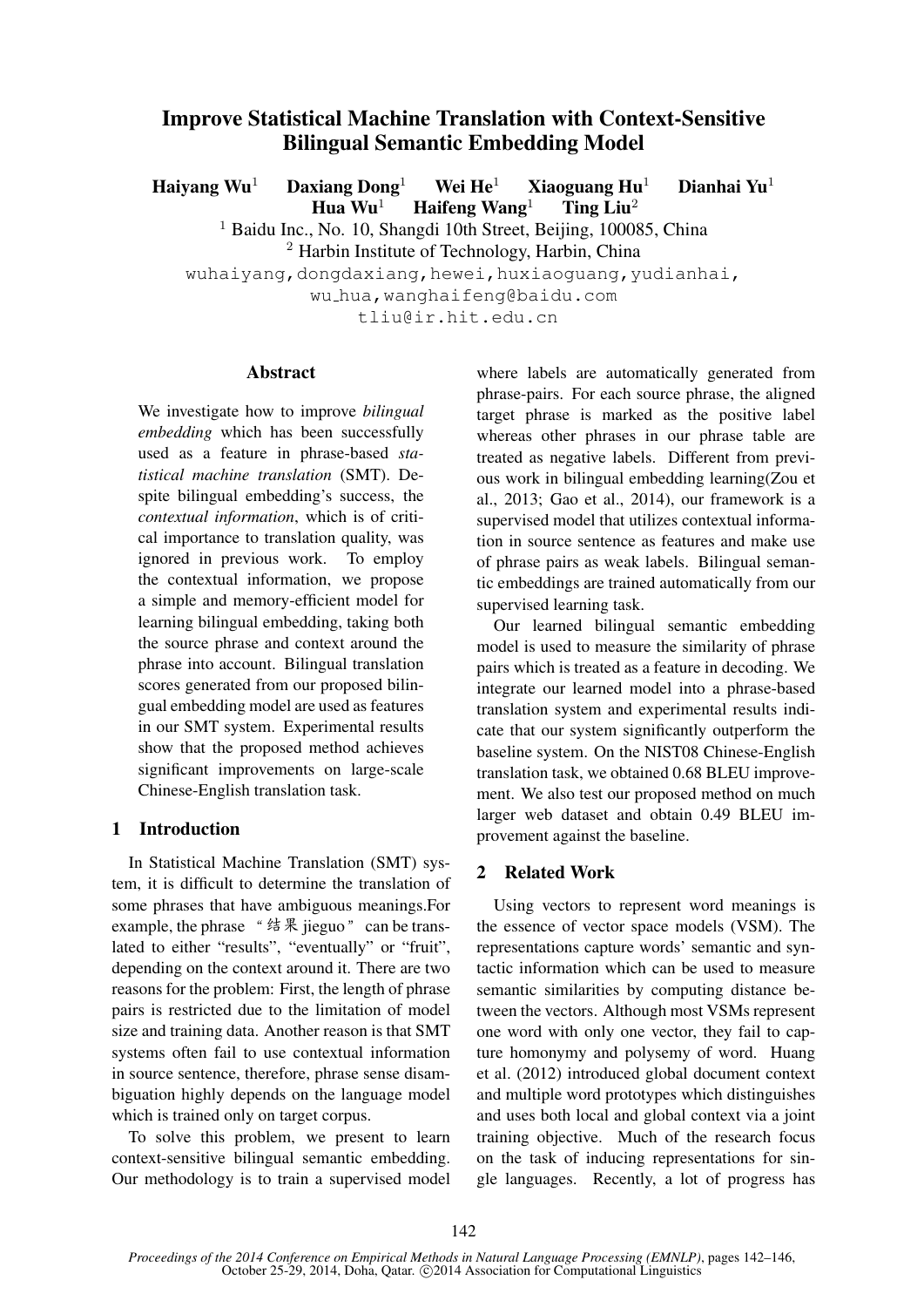been made at representation learning for bilingual words. Bilingual word representations have been presented by Peirsman and Padó (2010) and Sumita (2000). Also unsupervised algorithms such as LDA and LSA were used by Boyd-Graber and Resnik (2010), Tam et al. (2007) and Zhao and Xing (2006). Zou et al. (2013) learn bilingual embeddings utilizes word alignments and monolingual embeddings result, Le et al. (2012) and Gao et al. (2014) used continuous vector to represent the source language or target language of each phrase, and then computed translation probability using vector distance. Vulić and Moens (2013) learned bilingual vector spaces from non-parallel data induced by using a seed lexicon. However, none of these work considered the word sense disambiguation problem which Carpuat and Wu (2007) proved it is useful for SMT. In this paper, we learn bilingual semantic embeddings for source content and target phrase, and incorporate it into a phrasebased SMT system to improve translation quality.

## 3 Context-Sensitive Bilingual Semantic Embedding Model

We propose a simple and memory-efficient model which embeds both contextual information of source phrases and aligned phrases in target corpus into low dimension. Our assumption is that high frequent words are likely to have multiple word senses; therefore, top frequent words are selected in source corpus. We denote our selected words as focused phrase. Our goal is to learn a bilingual embedding model that can capture discriminative contextual information for each focused phrase. To learn an effective context sensitive bilingual embedding, we extract context features nearby a focused phrase that will discriminate focused phrase's target translation from other possible candidates. Our task can be viewed as a classification problem that each target phrase is treated as a class. Since target phrases are usually in very high dimensional space, traditional linear classification model is not suitable for our problem. Therefore, we treat our problem as a ranking problem that can handle large number of classes and optimize the objectives with scalable optimizer stochastic gradient descent.

### 3.1 Bilingual Word Embedding

We apply a linear embedding model for bilingual embedding learning. Cosine similarity between bilingual embedding representation is considered as score function. The score function should be discriminative between target phrases and other candidate phrases. Our score function is in the form:

$$
f(\mathbf{x}, \mathbf{y}; \mathbf{W}, \mathbf{U}) = \cos(\mathbf{W}^T \mathbf{x}, \mathbf{U}^T \mathbf{y}) \qquad (1)
$$

where x is contextual feature vector in source sentence, and y is the representation of target phrase,  $\mathbf{W} \in R^{|\mathbf{X}| \times k}, \mathbf{U} \in R^{|\mathbf{Y}| \times k}$  are low rank matrix. In our model, we allow y to be bag-of-words representation. Our embedding model is memoryefficient in that dimensionality of x and y can be very large in practical setting. We use  $|\mathbf{X}|$  and  $|\mathbf{Y}|$ means dimensionality of random variable x and y, then traditional linear model such as max-entropy model requires memory space of  $O(|X||Y|)$ . Our embedding model only requires  $O(k(|\mathbf{X}| + |\mathbf{Y}|))$ memory space that can handle large scale vocabulary setting. To score a focused phrase and target phrase pair with  $f(\mathbf{x}, \mathbf{y})$ , context features are extracted from nearby window of the focused phrase. Target words are selected from phrase pairs. Given a source sentence, embedding of a focused phrase is estimated from  $W<sup>T</sup>x$  and target phrase embedding can be obtained through  $U^T y$ .

### 3.2 Context Sensitive Features

Context of a focused phrase is extracted from nearby window, and in our experiment we choose window size of 6 as a focused phrase's context. Features are then extracted from the focused phrase's context. We demonstrate our feature extraction and label generation process from the Chinese-to-English example in figure 1. Window size in this example is three. Position features and Part-Of-Speech Tagging features are extracted from the focused phrase's context. The word *fruit*



Figure 1: Feature extraction and label generation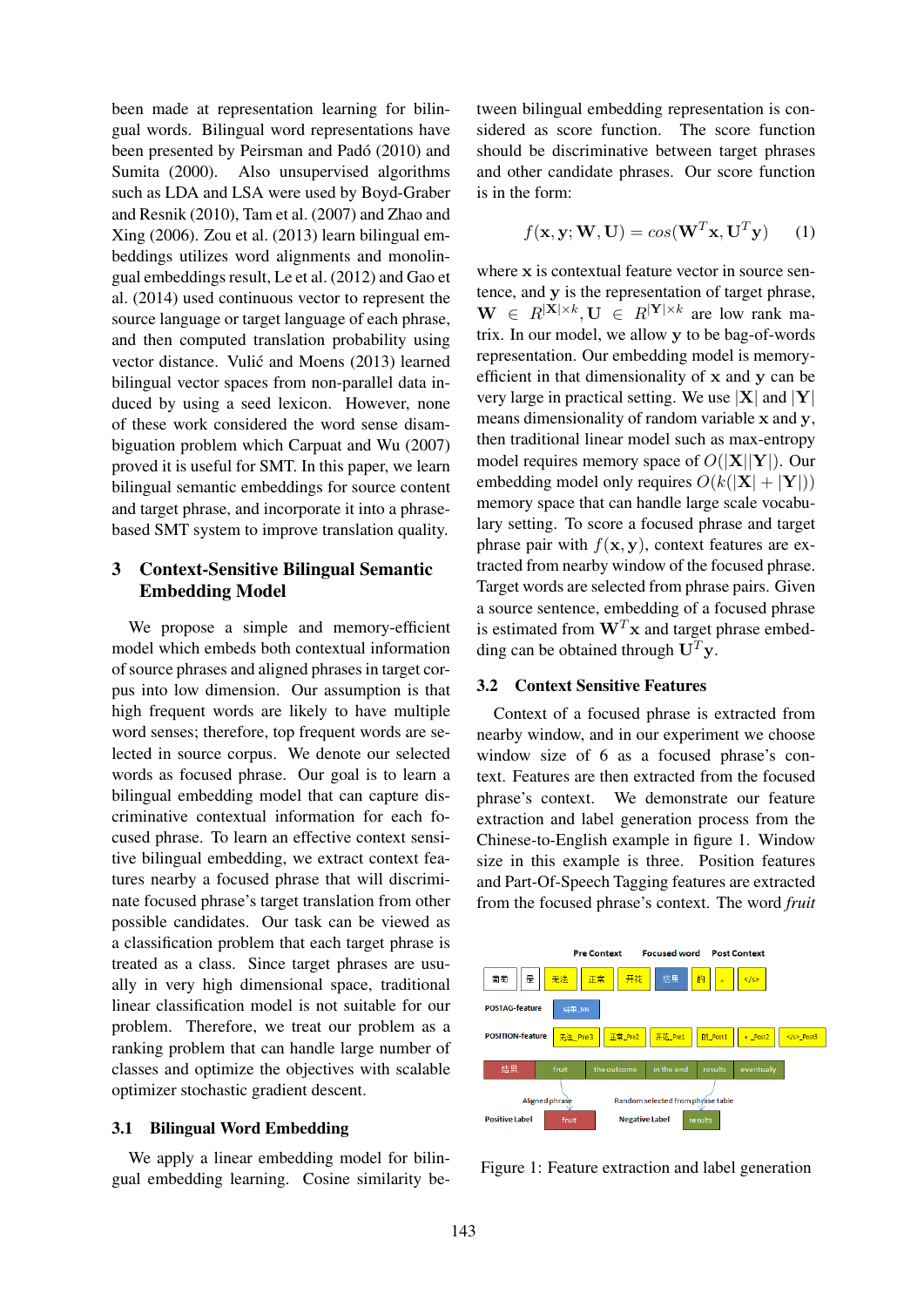is the aligned phrase of our focused phrase and is treated as positive label. The phrase *results* is a randomly selected phrase from phrase table results of 结果. Note that feature window is not well defined near the beginning or the end of a sentence. To conquer this problem, we add special padding word to the beginning and the end of a sentence to augment sentence.

#### 3.3 Parameter Learning

To learn model parameter W and U, we apply a ranking scheme on candidates selected from phrase table results of each focused phrase. In particular, given a focus phrase w, aligned phrase is treated as positive label whereas phrases extracted from other candidates in phrase table are treated as negative label. A max-margin loss is applied in this ranking setting.

$$
I(\Theta) = \frac{1}{m} \sum_{i=1}^{m} (\delta - f(x_i, y_i; \Theta) - f(x_i, y_i'; \Theta)) +
$$
\n(2)

Where  $f(\mathbf{x_i}, \mathbf{y_i})$  is previously defined,  $\Theta$  =  $\{W, U\}$  and + means max-margin hinge loss. In our implementation, a margin of  $\delta = 0.15$  is used during training. Objectives are minimized through stochastic gradient descent algorithm. For each randomly selected training example, parameters are updated through the following form:

$$
\Theta := \Theta - \alpha \frac{\partial l(\Theta)}{\partial \Theta} \tag{3}
$$

where  $\Theta = \{W, U\}$ . Given an instance with positive and negative label pair  $\{x, y, y'\}$ , gradients of parameter W and U are as follows:

$$
\frac{\partial l(\mathbf{W}, \mathbf{U})}{\partial \mathbf{W}} = q s \mathbf{x} (\mathbf{W}^T \mathbf{x})^T - p q s^3 \mathbf{x} (\mathbf{U}^T \mathbf{y})
$$
(4)

$$
\frac{\partial l(\mathbf{W}, \mathbf{U})}{\partial \mathbf{U}} = q s \mathbf{y} (\mathbf{U}^T \mathbf{y})^T - p q s^3 \mathbf{y} (\mathbf{W}^T \mathbf{x})
$$
 (5)

Where we set  $p = (\mathbf{W}^T \mathbf{x})^T (\mathbf{U}^T \mathbf{y}), q = \frac{1}{\|\mathbf{W}^T \mathbf{x}\|_2}$ and  $s = \frac{1}{\|\mathbf{U}^T \mathbf{y}\|_2}$ . To initialize our model parameters with strong semantic and syntactic information, word vectors are pre-trained independently on source and target corpus through word2vec (Mikolov et al., 2013). And the pre-trained word vectors are treated as initial parameters of our model. The learned scoring function  $f(\mathbf{x}, \mathbf{y})$  will be used during decoding phase as a feature in loglinear model which we will describe in detail later.

## 4 Integrating Bilingual Semantic Embedding into Phrase-Based SMT Architectures

To incorporate the context-sensitive bilingual embedding model into the state-of-the-art Phrase-Based Translation model, we modify the decoding so that context information is available on every source phrase. For every phrase in a source sentence, the following tasks are done at every node in our decoder:

- Get the focused phrase as well as its context in the source sentence.
- Extract features from the focused phrase's context.
- Get translation candidate extracted from phrase pairs of the focused phrase.
- Compute scores for any pair of the focused phrase and a candidate phrase.

We get the target sub-phrase using word alignment of phrase, and we treat NULL as a common target word if there is no alignment for the focused phrase. Finally we compute the matching score for source content and target word using bilingual semantic embedding model. If there are more than one word in the focus phrase, then we add all score together. A penalty value will be given if target is not in translation candidate list. For each phrase in a given SMT input sentence, the Bilingual Semantic score can be used as an additional feature in log-linear translation model, in combination with other typical context-independent SMT bilexicon probabilities.

### 5 Experiment

Our experiments are performed using an inhouse phrase-based system with a log-linear framework. Our system includes a phrase translation model, an n-gram language model, a lexicalized reordering model, a word penalty model and a phrase penalty model, which is similar to Moses (Koehn et al., 2007). The evaluation metric is BLEU (Papineni et al., 2002).

#### 5.1 Data set

We test our approach on LDC corpus first. We just use a subset of the data available for NIST OpenMT08  $task<sup>1</sup>$ . The parallel training corpus

 $1^1$ LDC2002E18, LDC2002L27, LDC2002T01, LDC2003E07, LDC2003E14, LDC2004T07, LDC2005E83, LDC2005T06, LDC2005T10, LDC2005T34, LDC2006E24, LDC2006E26, LDC2006E34, LDC2006E86, LDC2006E92, LDC2006E93, LDC2004T08(HK\_News, HK\_Hansards)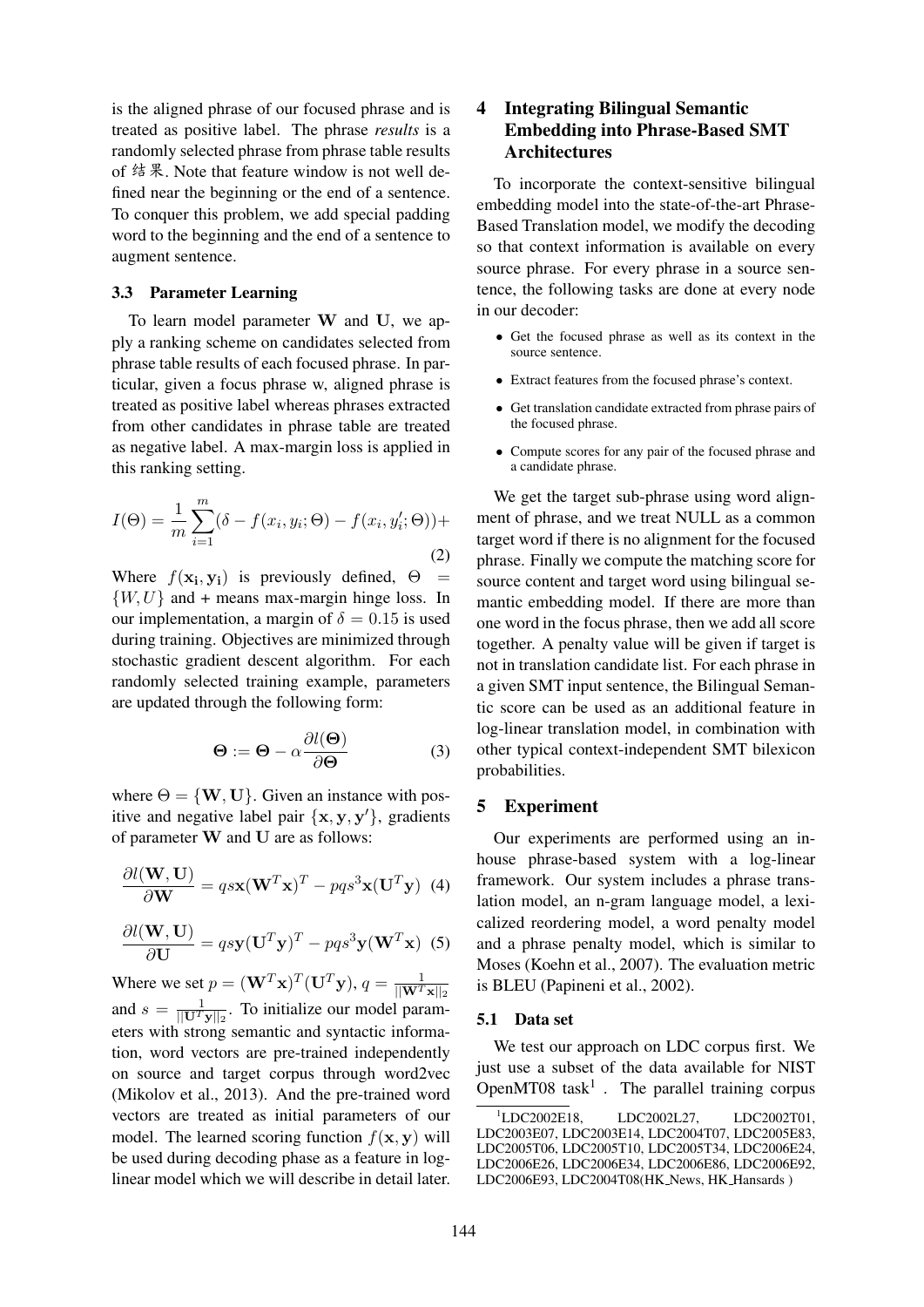| Method       | OpenMT08    | WebData     |
|--------------|-------------|-------------|
|              | <b>BLEU</b> | <b>BLEU</b> |
| Our Baseline | 26.24       | 29.32       |
| LOC.         | $26.78**$   | $29.62*$    |
| $LOC+POS$    | $26.82**$   | 29.81*      |

Table 1: Results of lowercase BLEU on NIST08 task. LOC is the location feature and POS is the Part-of-Speech feature \* or \*\* equals to significantly better than our baseline( $\rho < 0.05$  or  $\rho < 0.01$ , respectively)

contains 1.5M sentence pairs after we filter with some simple heuristic rules, such as sentence being too long or containing messy codes. As monolingual corpus, we use the XinHua portion of the English GigaWord. In monolingual corpus we filter sentence if it contain more than 100 words or contain messy codes, Finally, we get monolingual corpus containing 369M words. In order to test our approach on a more realistic scenario, we train our models with web data. Sentence pairs obtained from bilingual website and comparable webpage. Monolingual corpus is gained from some large website such as WiKi. There are 50M sentence pairs and 10B words monolingual corpus.

### 5.2 Results and Analysis

For word alignment, we align all of the training data with GIZA++ (Och and Ney, 2003), using the grow-diag-final heuristic to improve recall. For language model, we train a 5-gram modified Kneser-Ney language model and use Minimum Error Rate Training (Och, 2003) to tune the SMT. For both OpenMT08 task and WebData task, we use NIST06 as the tuning set, and use NIST08 as the testing set. Our baseline system is a standard phrase-based SMT system, and a language model is trained with the target side of bilingual corpus. Results on Chinese-English translation task are reported in Table 1. Word position features and partof-speech tagging features are both useful for our bilingual semantic embedding learning. Based on our trained bilingual embedding model, we can easily compute a translation score between any bilingual phrase pair. We list some cases in table 2 to show that our bilingual embedding is context sensitive.

Contextual features extracted from source sentence are strong enough to discriminate different

| <b>Source Sentence</b>                                                                                                                  | <b>4 Nearest Neighbor from</b>                  |  |
|-----------------------------------------------------------------------------------------------------------------------------------------|-------------------------------------------------|--|
|                                                                                                                                         | bilingual embedding                             |  |
| 只有稳定的社会环境,<br>投资者才能踏踏实实<br>地做生意。(Investors<br>can only get down to<br>business in a stable so-<br>cial environment)                     | will be, can only, will, can                    |  |
| 在比赛与交往中,中国<br>残疾人显示了非凡的<br>体育才能。(In compe-<br>titions, the Chinese Dis-<br>abled have shown ex-<br>traordinary athletic abil-<br>ities) | skills, ability, abilities, tal-<br>ent         |  |
| 在哥国的自然环境下,<br>葡萄是无法正常开花<br>结果的。(In the natu-<br>ral environment of Costa<br>Rica, grapes do not nor-<br>mally yield fruit.)             | fruit, outcome of, the out-<br>come, result     |  |
| 结果,东区区议会<br>通过一项议案。(As<br>a result, Eastern District<br>Council passed a pro-<br>posal)                                                 | in the end, eventually, as a<br>result, results |  |

Table 2: Top ranked focused phrases based on bilingual semantic embedding

word senses. And we also observe from the word "结果 jieguo" that Part-Of-Speech Tagging features are effective in discriminating target phrases.

### 6 Conlusion

In this paper, we proposed a context-sensitive bilingual semantic embedding model to improve statistical machine translation. Contextual information is used in our model for bilingual word sense disambiguation. We integrated the bilingual semantic model into the phrase-based SMT system. Experimental results show that our method achieves significant improvements over the baseline on large scale Chinese-English translation task. Our model is memory-efficient and practical for industrial usage that training can be done on large scale data set with large number of classes. Prediction time is also negligible with regard to SMT decoding phase. In the future, we will explore more features to refine the model and try to utilize contextual information in target sentences.

### Acknowledgments

We thank the three anonymous reviewers for their valuable comments, and Niu Gang and Wu Xianchao for discussions. This paper is supported by 973 program No. 2014CB340505.